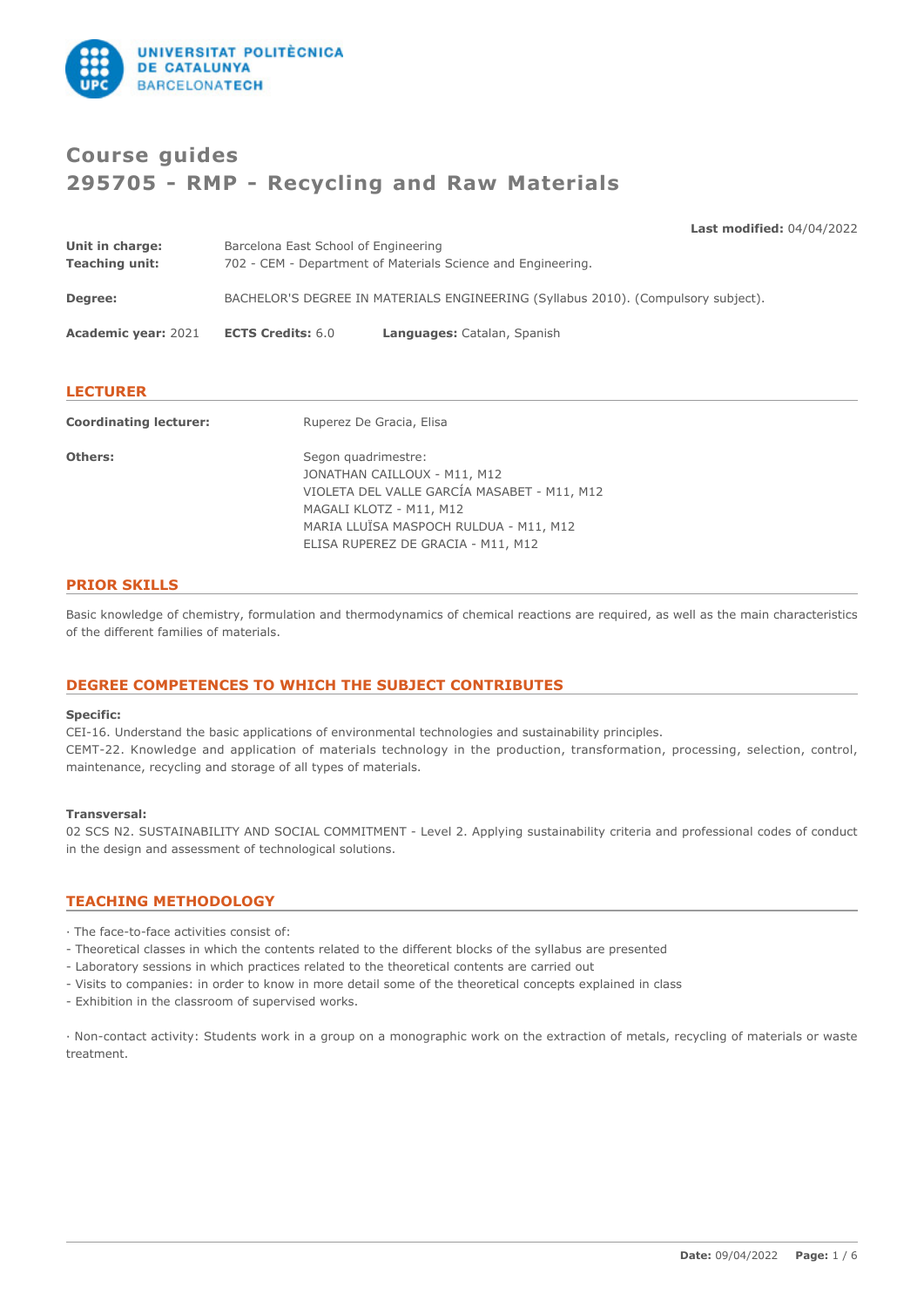

# **LEARNING OBJECTIVES OF THE SUBJECT**

The main objective of the subject is that the student has the ability to assess the environmental impact associated with the extraction of materials from natural resources and the advantages of recycling in order to achieve a sustainable ecosystem with a rational use of Non-renewable natural resources.

At the end of the course the student must:

- Adequately know the life cycle analysis as an environmental management tool to assess the environmental impact associated with a product during its entire life cycle.

- Keep in mind the optimization and innovation in the processes of extraction and recycling of materials in order to reduce the environmental impact

- Be aware of the importance of optimal waste management and the recovery of non-recoverable waste in the environmental impact.

# **STUDY LOAD**

| <b>Type</b>       | <b>Hours</b> | Percentage |
|-------------------|--------------|------------|
| Hours small group | 15,0         | 10.00      |
| Hours large group | 45,0         | 30.00      |
| Self study        | 90,0         | 60.00      |

## **Total learning time:** 150 h

## **CONTENTS**

#### **Unit 1. Introduction to recycling**

#### **Description:**

- 1. The materials throughout history. Annual production in the world.
- 2. Life cycle of a material.
- 3. History of recycling. The 3 R: reduce, reuse and recycle.
- 4. Types and waste management
- 5. Circular economy

**Full-or-part-time:** 4h 30m Theory classes: 1h 30m Self study : 3h

## **Unit 2. Life Cycle Analysis (LCA)**

**Description:** Life

**Full-or-part-time:** 5h 30m Theory classes: 3h Self study : 2h 30m

## **Unit 3. Polymers: Raw materials and recycling**

**Description:** Polímeros

**Full-or-part-time:** 6h 30m Theory classes: 1h 30m Practical classes: 2h Self study : 3h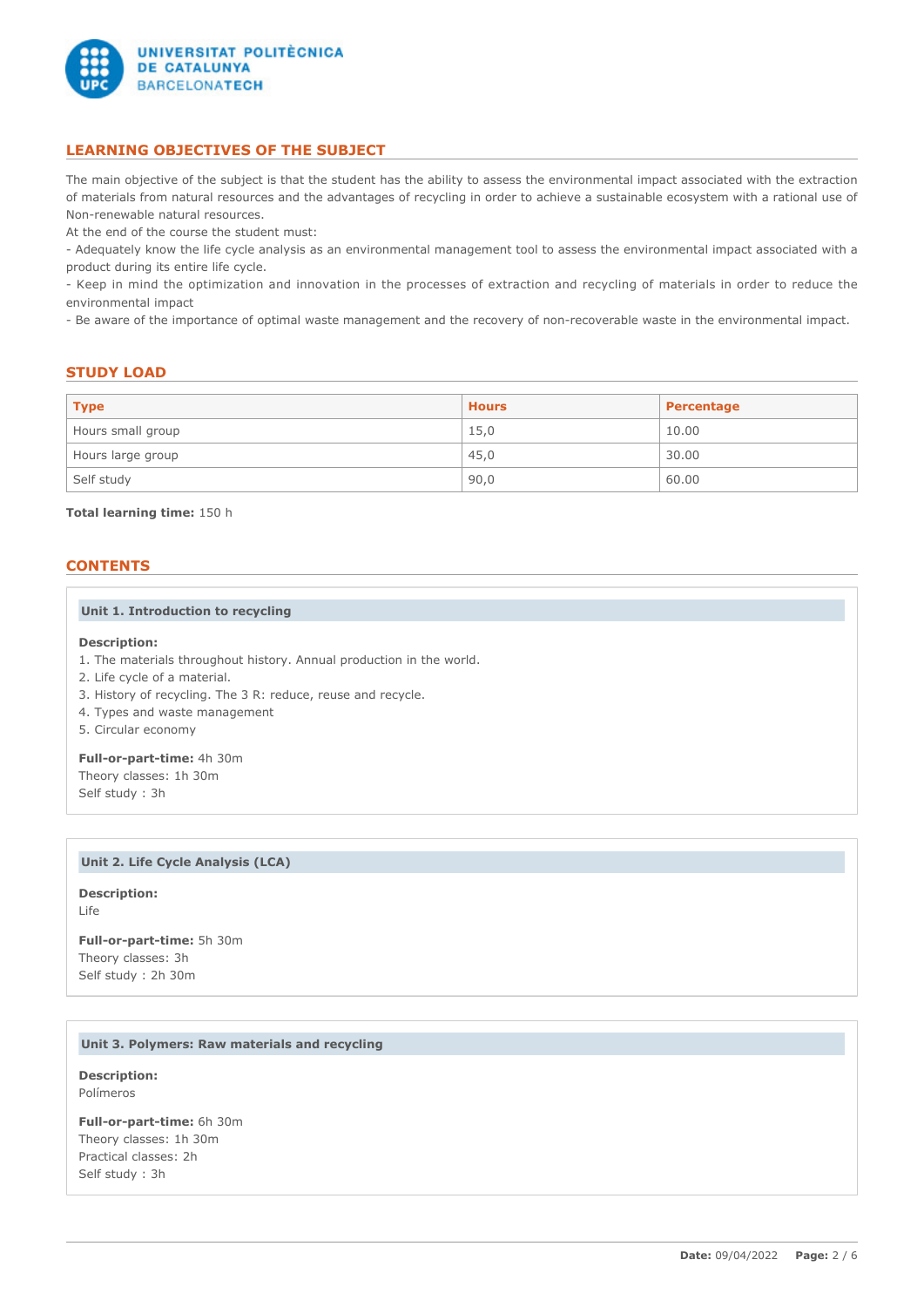

# **Unit 4.**

**Description:** content english

**Full-or-part-time:** 14h Theory classes: 5h Laboratory classes: 4h Self study : 5h

# **Unit 5.**

**Description:** content english

**Full-or-part-time:** 2h Theory classes: 1h Self study : 1h

# **title english**

**Description:** content english

**Full-or-part-time:** 5h 30m Theory classes: 4h 30m Self study : 1h

# **Unit 7. Recycling of urban solid waste. Technology and processes..**

# **Description:**

- Classification of waste
- Technology of waste treatment and recycling.

#### **Related activities:**

Visit to the public company TERSA dedicated to managing environmental services related to the circular economy, the valuation of municipal waste, the generation and commercialization of renewable energies.

## **Full-or-part-time:** 6h 30m

Theory classes: 1h 30m Practical classes: 2h Self study : 3h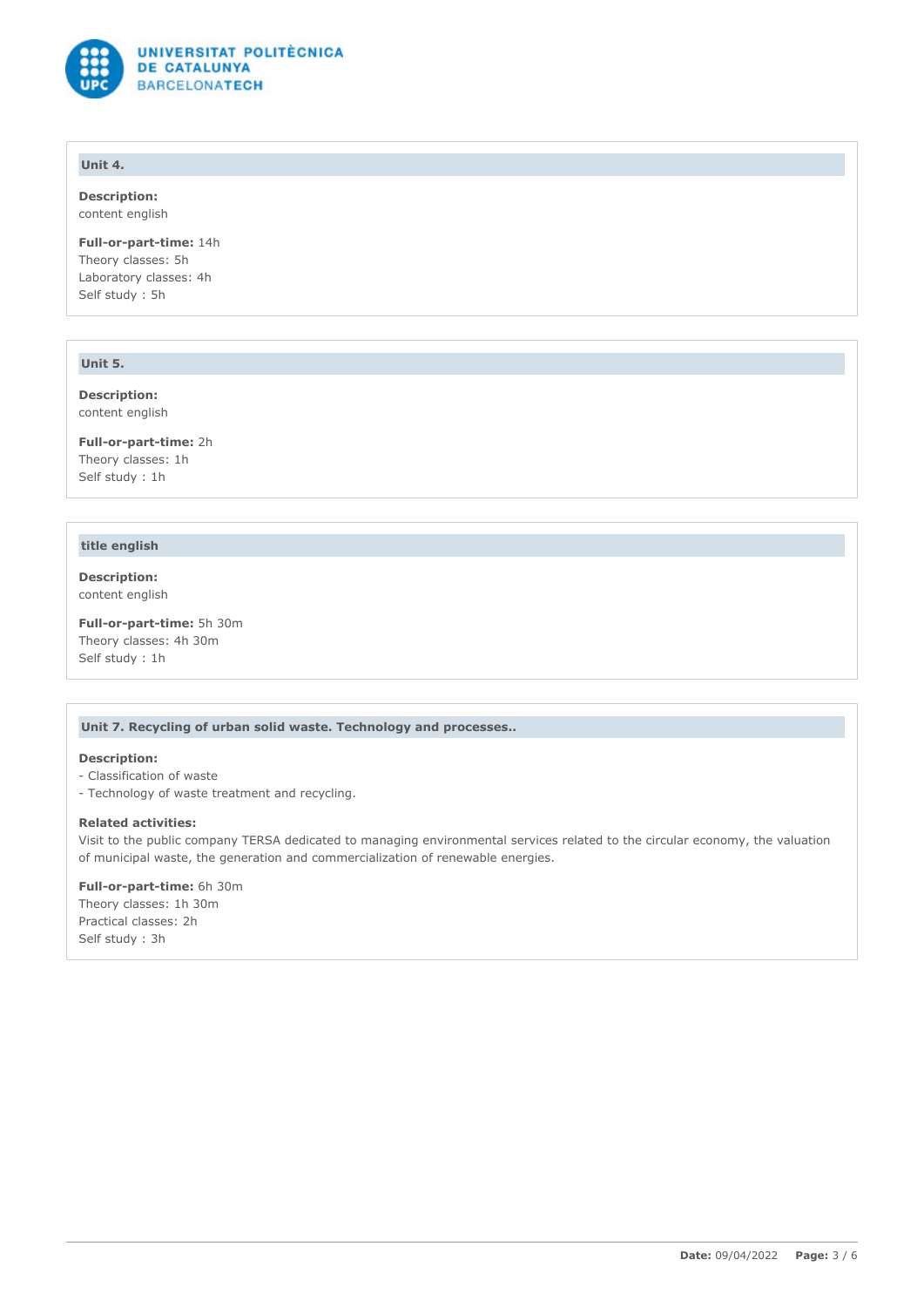

#### **Unit 8. Introduction to extractive metallurgy: pyrometallurgy**

## **Description:**

- Extractive metallurgy: Pyrometallurgy and hydrometallurgy
- Pyrometallurgy calcination, roasting of sufuros and reduction of oxides. Ellingham diagrams
- Pyrometallurgy: metallothermy and igneous electrolysis

## **Related activities:**

- Exercises related to Ellingham Diagrams
- Practice 3. Recovery of noble metals: copellation

**Full-or-part-time:** 15h 30m Theory classes: 4h 30m Practical classes: 2h Self study : 9h

## **Unit 9. Extraction and recycling of steel. Example of pyrometallurgical process.**

#### **Description:**

- Primary metallurgy: extraction of steel from ore. Environmental impact analysis.
- Secondary metallurgy: recovery of steel from scrap. Environmental impact analysis.
- Continuous casting

# **Full-or-part-time:** 11h

Theory classes: 3h Practical classes: 2h Self study : 6h

#### **Unit 10. Introduction to extractive metallurgy: hydrometallurgy**

#### **Description:**

- Leaching processes: static and dynamic
- Extraction processes:
- · Precipitation of a compound
- · Extraction with organic solvents
- · Ionic exchange
- · Adsorption with activated carbon

#### **Full-or-part-time:** 4h 30m

Theory classes: 1h 30m Self study : 3h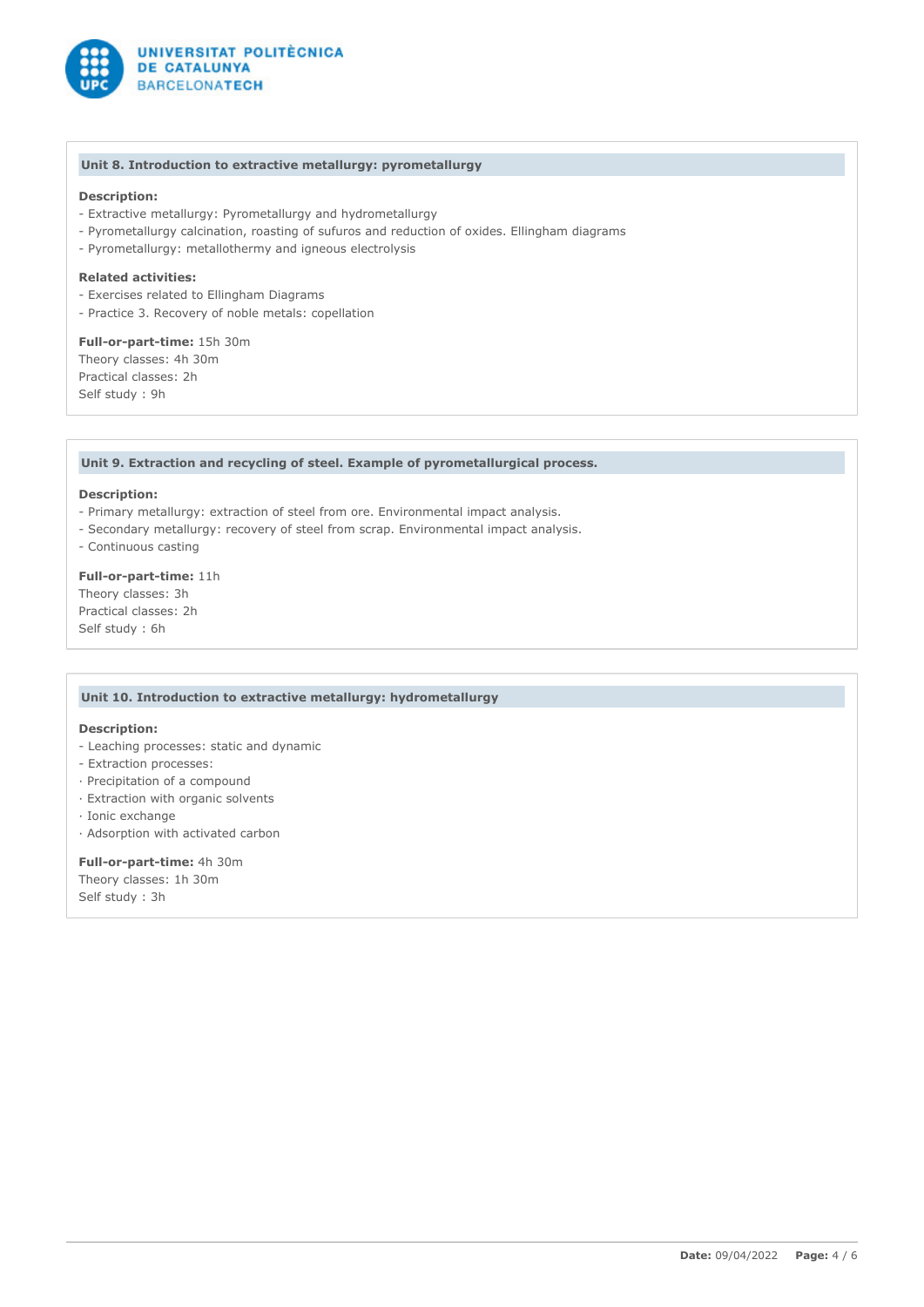

# **Unit 11. Extraction and recycling of aluminum**

# **Description:**

- Extraction of aluminum from bauxite:
- · Bayer Process: Obtaining alumina from bauxite
- · Hall-Heroult process: igneous electrolysis of alumina
- Recycling of aluminum
- Environmental impact

## **Related activities:**

Analysis of research articles on alternative processes to the extraction of aluminum to reduce the environmental impact

**Full-or-part-time:** 9h

Theory classes: 3h Self study : 6h

## **Unit 12: Extraction of other metals: titanium, magnesium and copper**

#### **Description:**

- Obtaining titanium: Kroll process and alternative methods
- Obtaining magnesium:
- · By electrolysis: Dow method and SOM process
- · By thermal reduction: Pidgeon process
- Obtaining copper: pyrometallurgical and hydrometallurgical processes
- Environmental impact

## **Related activities:**

Analysis of research articles about alternative processes to the extraction of titanium and magnesium.

**Full-or-part-time:** 18h Theory classes: 6h Self study : 12h

## **Unit 13. Recycling of ceramic materials and glass**

**Description:** Unit 10. Recycling of ceramic materials and glass

**Full-or-part-time:** 4h 30m Theory classes: 1h 30m Self study : 3h

# **GRADING SYSTEM**

First partial: 20% Segon partial: 40% Practices + reports visits: 20% Monographic work: 20%